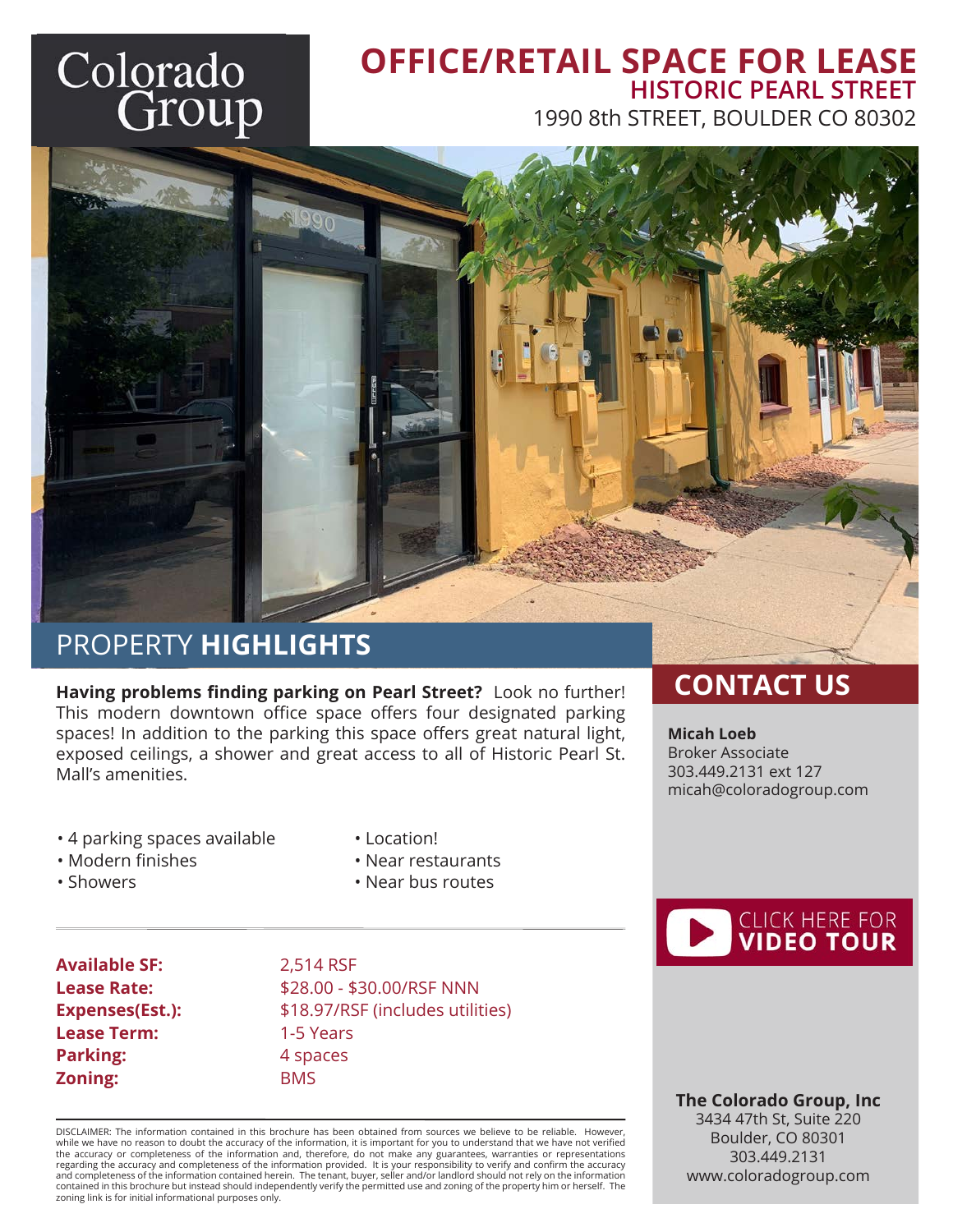## **OFFICE/RETAIL SPACE FOR LEASE HISTORIC PEARL STREET**

PROPERTY **PHOTOS** 1990 8th STREET, BOULDER CO 80302



Colorado<br>Group

**The Colorado Group, Inc. | 3434 47th St, Suite 220, Boulder, CO 80301 | 303-449-2131 | www.coloradogroup.com** \* For a complete disclaimer, please see page one of this brochure.